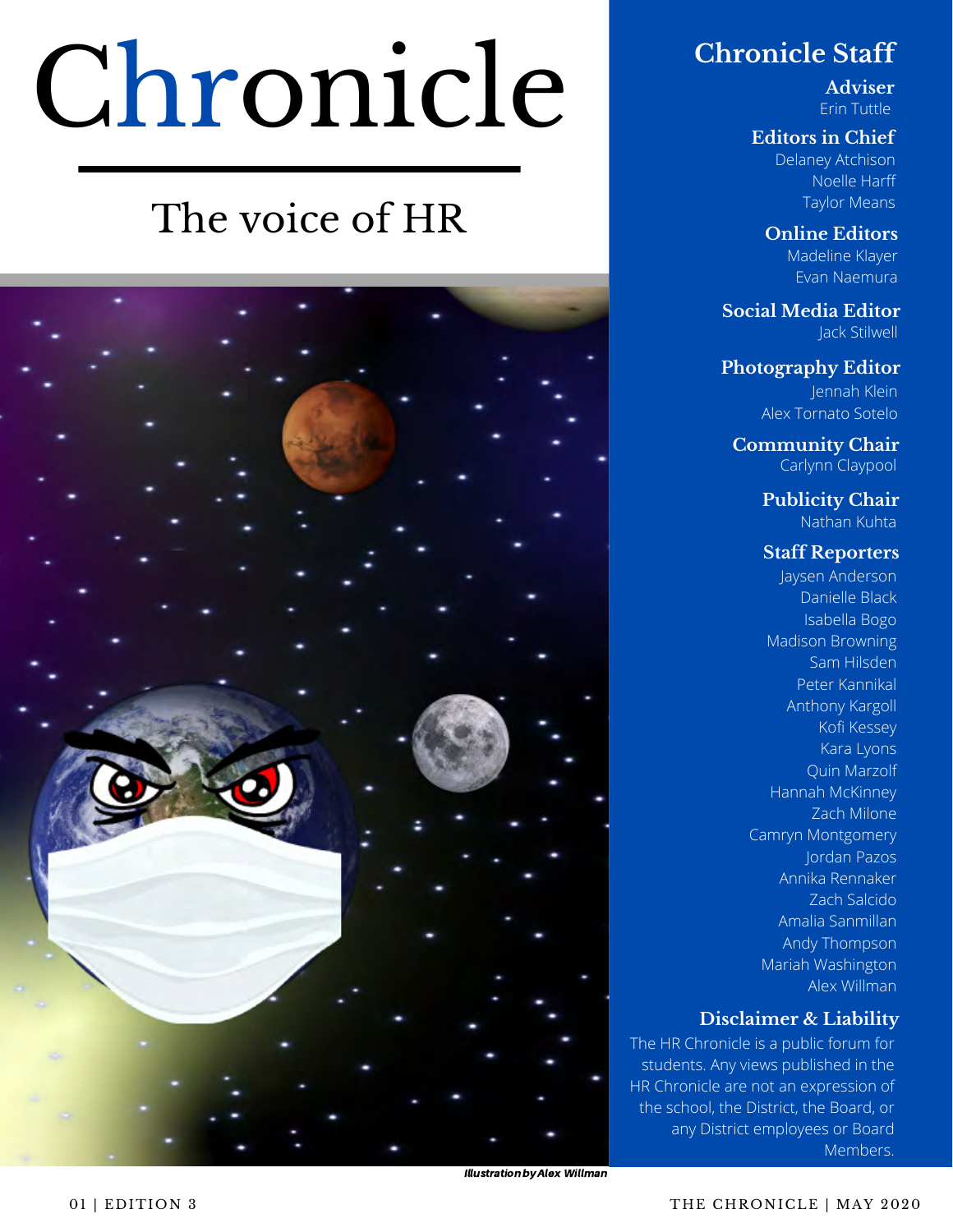# Letter from the editor

Delaney Atchison, *Editor in Chief*

### **Table of Contents**

**3** DCSEAC Shining Stars Program

**4** COVID-19's effect on prisons

**5** No gym, no problem

**6**

Netflix's Outer Banks reaches number 1 in America's heart

7 Safer At Home listening

 It's hard to deny the fact that although this pandemic has caused a whole slew of problems, the Chronicle staff has still been able to thrive in this time of crisis. Not only have we had to write the newspaper from a virtual setting, but we've also had to deal with the recent goodbye from our 14 seniors.

 In this final newsletter, Kara Lyons gives some tips from Stephenie Griggs regarding the gymless state most people are finding themselves in. Isabella Bogo also wrote an extensive review on the new and extremely popular teen show "Outer Banks."

 Although most people are hurting for activities to keep them busy, Sam Hilsden wrote a review on popular albums worth checking out as music is another way to occupy the time. Check out page 7 for a look into these albums, as well as a QR code to our website for the rest of these albums. Additionally, Kofi Kessey took on a story writing about the effect of COVID-19 on prisons.

 Despite these rough times, we've been able to learn and adapt in order to send out three newsletters to keep the community engaged. Because we had to adjust to a different design software and many difficult stories focused primarily on COVID-19, our knowledge has expanded and could be useful in the fall.

 With not knowing what this new school year will bring, stress is high and planning for this August has been futile. Although times have changed with little to no knowledge of the future, the legacy of the seniors and this staff's dedication has consistently pulled through and will continue to for many months to come.



Seniors Noelle Harff, Jack Stilwell, Annika Rennaker, and Jennah Klein pose during trip to Colorado Student Media Association press conference at the Capital. Photo by Erin Tuttle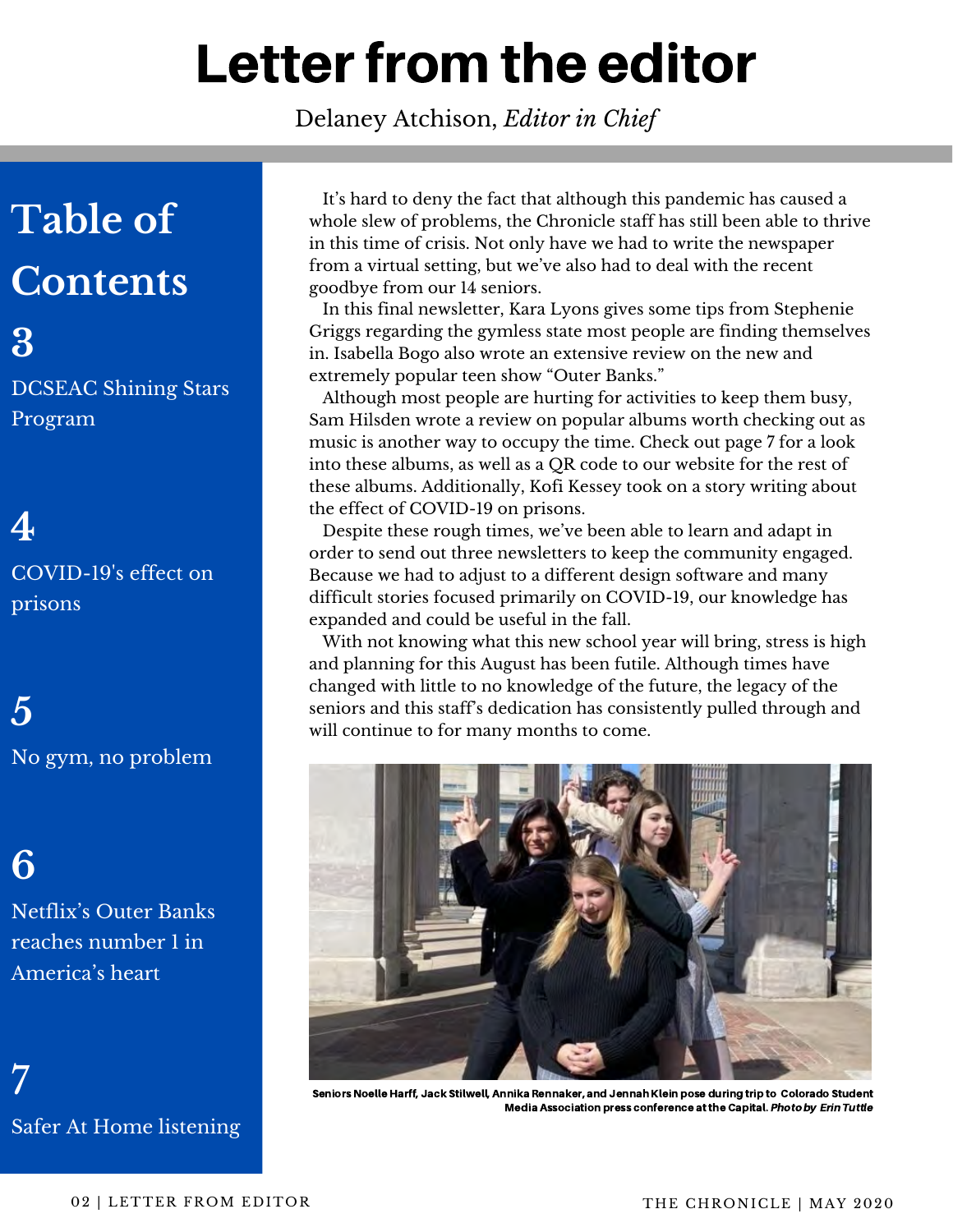### DCSEAC Shining Stars Program

Jaysen Anderson, *Staff Reporter*

 Every year, DCSD staff members and schools are nominated for their outstanding services for students who are receiving special education services. This year, HR had a total of 14 staff members nominated for the Shining Stars Program.

 The DCSEAC, Douglas County Special Education Advisory Committee, is a group of parents of students with disabilities and staff who want quality education for students with an IEP (Individualized Education Plan). They strive to support programming that meets the unique needs of all learners and host the Shining Stars Program to appreciate those who provide support.

 The Shining Stars Program was created to show appreciation to the many schools and staff members that help out those in special education and reward those who are helping.

 Vera Tejera, science teacher, said, "I am honored to be one of the teachers nominated. The impact this [nomination] has on me as a teacher is to instill a greater desire to be the best teacher I can be for my students by constantly taking classes and continuing my education."

 According to the DCSEAC website, the staff members recognized are entered into a drawing for 1 of 10 gift baskets, with \$100 in value that is sponsored by Developmental Pathways. Schools also have a chance to be entered and will be selected to win prizes valued at \$250. By doing this, they reward those who are recognized for their service to those in special education.

 Michele Thompson, a nominee and school social worker, said, "This pandemic has taught me a lot about the many different ways I can connect with students and I hope my work continues to make a difference moving forward."